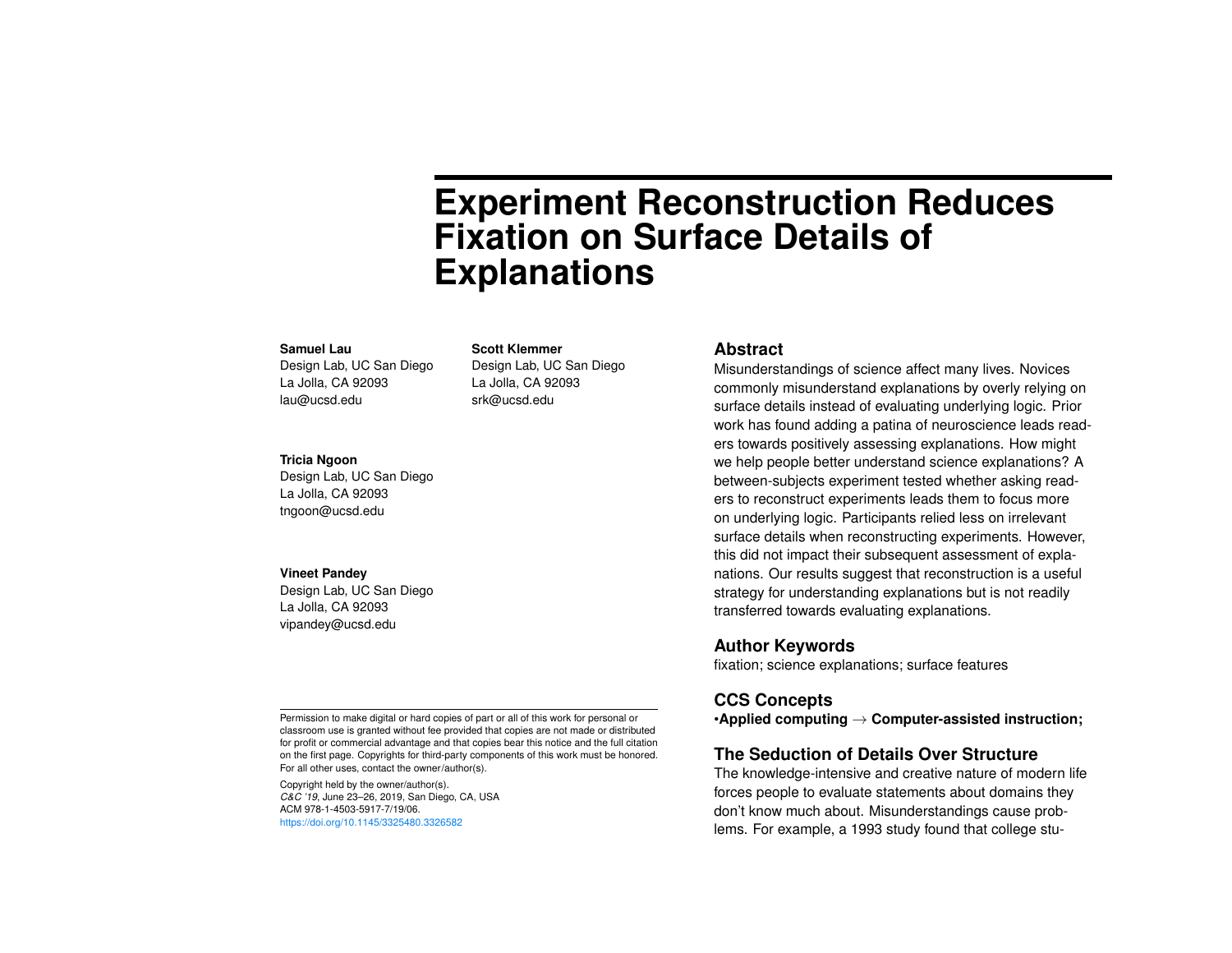**Explanation**: Information about stereotypical animals is stored in a certain way by CA3 brain cells, which have been shown to mediate memory. This makes the information more readily accessed and manipulated than information about rare animals.

*Recall*: Based on the explanation above, why was one type of animal easier to reason about than another?

*Reconstruction*: Suppose you are a scientist recreating this experiment and find similar results. Why might your subjects be better at reasoning about stereotypical animals than rare animals?

<span id="page-1-0"></span>**Table 1:** *Comprehension* explanation and questions for each condition. Participants also read a description of the experiment (not shown).

dents momentarily performed better on spatial reasoning when listening to Mozart [\[6\]](#page-4-0). This "Mozart Effect" experienced widespread acceptance. Florida passed a bill requiring day care programs to play classical music to infants, Georgia budgeted \$105,000 to distribute classical music to newborns, and "Mozart Effect" products sold millions of copies [\[1\]](#page-4-1). The Mozart Effect paper only reported a temporary increase in spatial reasoning, yet numerous news articles claimed that Mozart makes people permanently "smarter". Compelling surface details like Mozart's name can overshadow the logic within an explanation.

*Fixation on Surface Details Prevents Understanding* Most people are science novices; despite the presence of scientific findings in the news, most people lack the skills to interpret or evaluate these findings. Novices focus primarily on surface details of a situation: the literal objects, concepts, or entities explicitly described [\[4\]](#page-4-2). As the Mozart Effect demonstrates, surface details act as fixating cues that can result in misunderstandings.

One prior study presented people with logically coherent and illogically circular science explanations. People generally perceived logical explanations as more satisfying than illogical ones. However, when irrelevant brain-related terminology was added to the explanations, novices in neuroscience rated illogical explanations more satisfying [\[8\]](#page-4-3).

Such fixation hinders creative problem-solving by preventing broad search of a solution space [\[7\]](#page-4-4). When understanding a science explanation, fixation on surface details like neuroscience terminology may discourage people from examining the explanation's logic.

### *Reducing Fixation on Surface Details*

Redoing someone else's work is a common learning strategy in creative disciplines, from painting to programming.

This work investigates whether re-explaining a scientific finding increases understanding and reduces fixation on surface details. Learning may depend on the specific type of re-explanation. Specifically, repeating an explanation word-for-word is predicted to be less effective than drawing from personal knowledge to reconstruct an explanation [\[3\]](#page-4-5). In the latter, people extend the underlying logic of the explanation instead of relying on its surface details. The interpretive process of constructing personal knowledge is a form of personal or mini-c creativity [\[5\]](#page-4-6), and orients learners towards higher levels of Bloom's taxonomy [\[2\]](#page-4-7).

*Can Reconstruction Improve Understanding?* Participants were shown a science explanation from [\[8\]](#page-4-3). The *Reconstruction* group was asked to imagine themselves as scientists reconstructing the described experiment, while the *Recall* group was asked to base their responses on the given text (Table [1\)](#page-1-0). This study compares the effect of these two tasks on understanding science explanations that contain irrelevant neuroscience terminology.

We hypothesized that *Reconstruction* participants would avoid fixating on the surface details in the reconstructed explanation. We also hypothesized that *Reconstruction* participants would also avoid fixating on surface details in subsequent explanations, even when not explicitly instructed to reconstruct them.

# **Method**

#### *Participants*

Undergraduates were recruited from social science courses at a California research university ( $n = 72$ , 54 female). Participants received course credit for participation and were informed that the results of their experiment would have no impact on their class performance.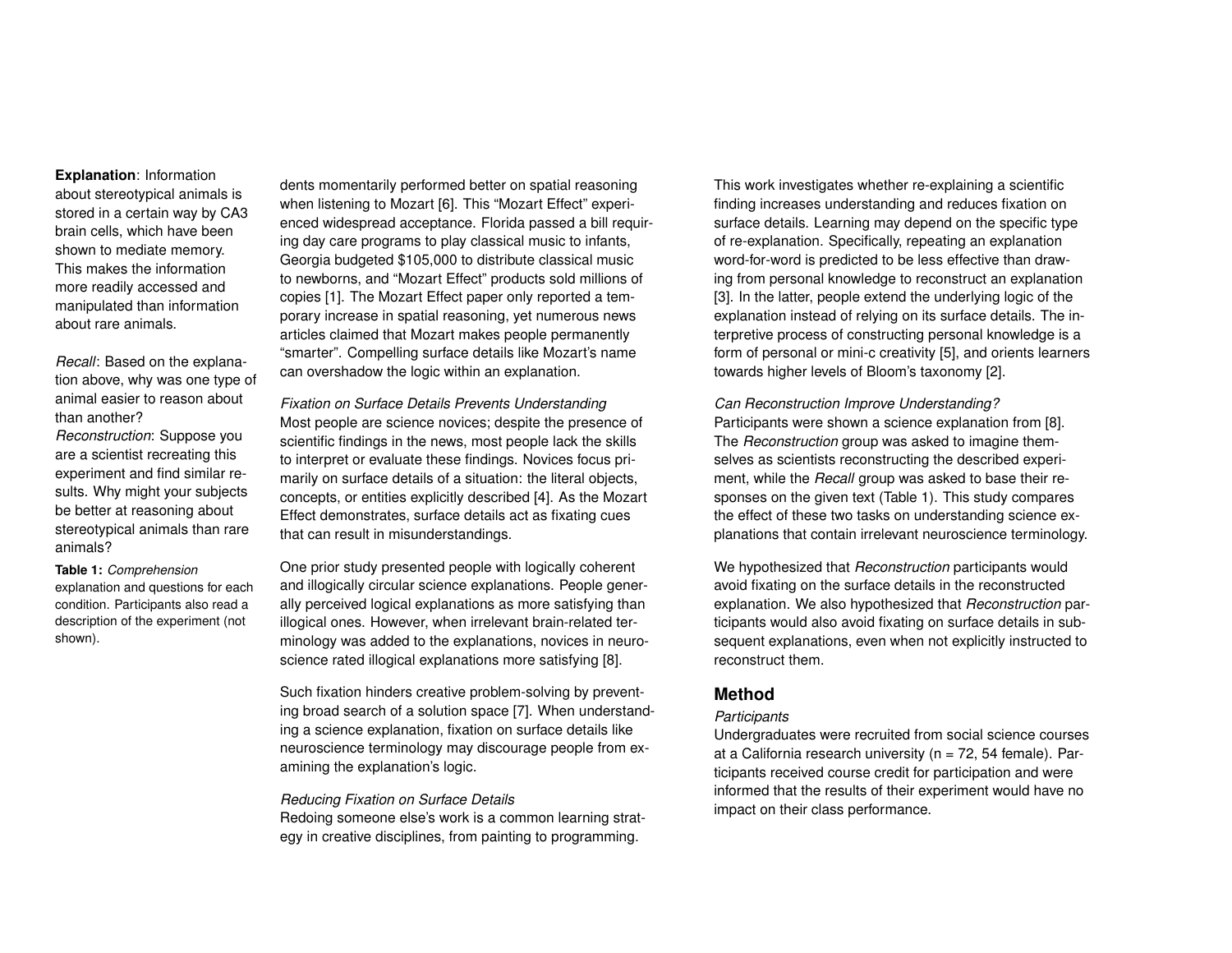## *Design*

Participants completed an online study with two tasks: *Comprehension* and *Ratings*. There are two conditions for each task, resulting in a 2 x 2 design: *Recall* vs. *Reconstruction* × *Without Neuroscience* vs. *With Neuroscience*.

#### *Materials*

In the *Comprehension* task, participants read a description and explanation of an experiment. The explanation included a mechanism for the experimental result and an irrelevant neuroscience surface detail. In the *Reconstruction* condition, participants were asked to imagine themselves as scientists reconstructing the experiment and answer questions about their results. Participants in the *Recall* condition, on the other hand, answered questions about the text itself (Table [1\)](#page-1-0).

In the *Rating* task, participants rated the quality of explanations copied from [\[8\]](#page-4-3) (Table [2\)](#page-2-0). Each explanation either proposed a logical mechanism or provided a circular restatement of a psychology finding. Each subject rated 4 logical and 4 circular explanations in a random order. In the *With Neuroscience* condition, irrelevant neuroscience information was added to every explanation.

#### *Measures*

Independent variables are the *Comprehension* task questions (*Recall* vs. *Reconstruction*), explanation content (*With Neuro* vs. *Without Neuro*), and explanation quality (logical vs. circular).

Dependent variables are the *Comprehension* responses and numeric ratings of explanation quality ranging from +3  $(qood)$  to  $-3$  (bad).

One independent rater coded each *Comprehension* response on three binary scales: *Neuro*, *True*, and *Guessed*.

<span id="page-2-1"></span>

**Figure 1:** In the *Comprehension* task, *Recall* participants utilize irrelevant neuroscience information, while *Reconstruction* participants propose alternative mechanisms without relying on neuroscience information.

A response was marked as Neuro if it referenced the irrelevant neuroscience information from the original explanation. A response was marked as True if it referenced the mechanism provided by the original explanation. Finally, a response was marked as Guessed if it proposed an alternative mechanism not directly present in the original explanation.

# **Results**

*Reconstruction Participants Generate Alternative Mechanisms* In the *Comprehension* task, *Recall* participants relied on the explanation's text. When asked why an experimental finding occurred, they often included the explanation's provided mechanism but also its irrelevant neuroscience information (Figure [1\)](#page-2-1). Compared to *Recall*, *Reconstruction* participants were less likely to include the explanation's mechanism and neuroscience information (True:  $t(61.0) =$ 4.19,  $p < 0.01$ ; Neuro:  $t(66.7) = 5.45$ ,  $p < 0.01$ ). Instead, *Reconstruction* participants generated alternative mechanisms more often than *Recall* (Guessed:  $t(68.0) = -4.79$ , p < 0.01). This provides evidence that reconstructing an explanation encourages creative problem-solving.

**Description** (excerpt): The researchers discovered that words spoken soon after a presented target word were words that sounded like the target, while words spoken later were words that had a similar meaning to the target.

Rate the quality of the following explanation:

Patterns of brain activation in these subjects lead researchers to conclude that this happens because Broca's area, a part of the brain's language system, associates two different types of words with the target word at two different times.

<span id="page-2-0"></span>**Table 2:** Example of a circular explanation with neuroscience in the Ratings task.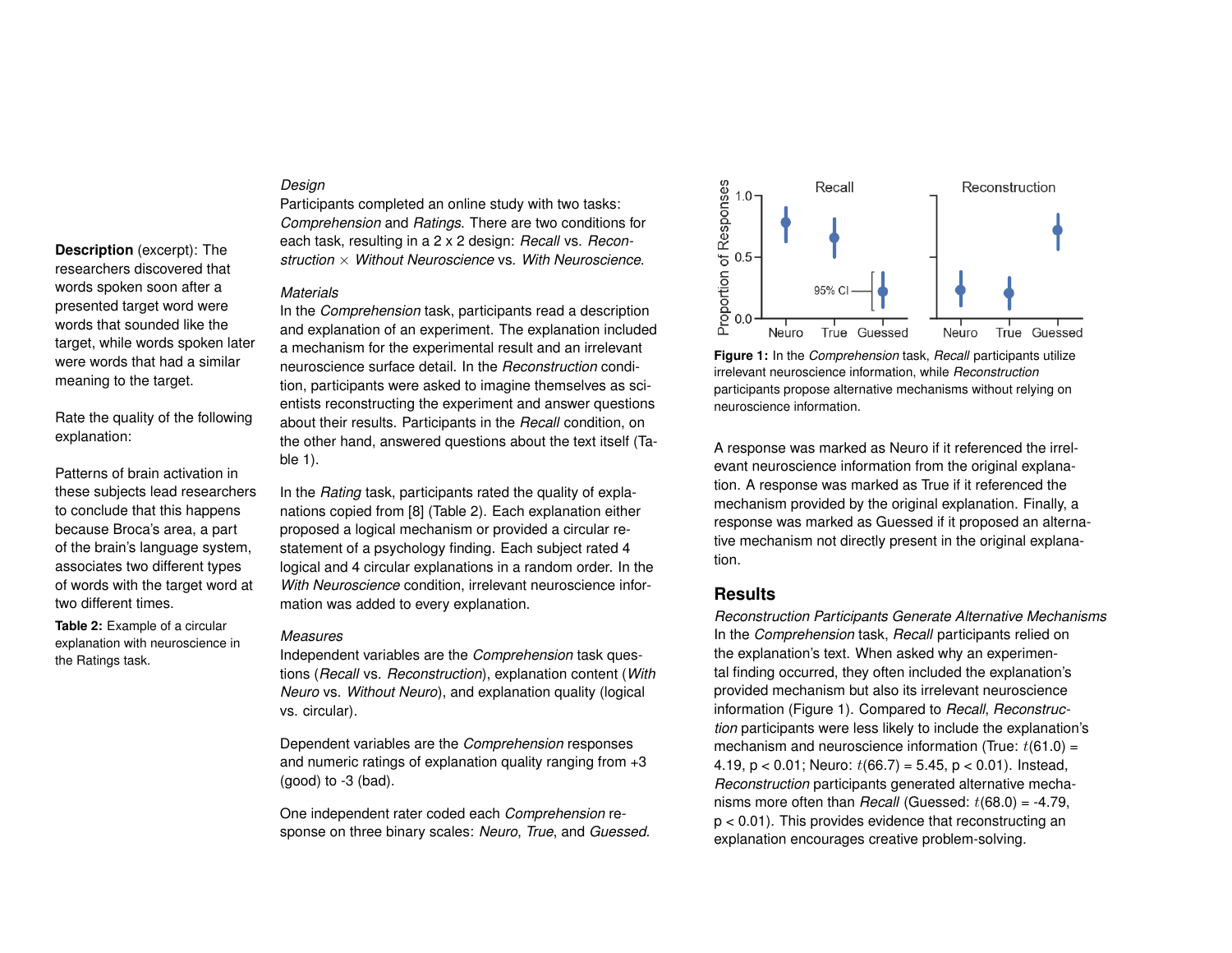<span id="page-3-0"></span>

**Figure 2:** Contrary to our hypothesis, participants in both conditions rated circular explanations higher quality when explanations contained neuroscience information (a). Participants rated circular explanations without neuroscience lower quality than logical explanations (b).

*Neuroscience Detail Increases Ratings of Circular Explanations* Contrary to our hypothesis, participants in both conditions rated circular explanations with neuroscience higher quality than circular explanations without neuroscience (*Recall*: t(125.6) = -2.10, p < 0.05; *Reconstruction*: t(157.2) =  $-3.233$ ,  $p < 0.01$ ) (Figure [2a](#page-3-0)). In addition, there was no significant difference between *Recall* and *Reconstruction* for ratings of circular explanations with neuroscience  $(t(121.8))$  $= -1.8$ ,  $p > 0.05$ ). These patterns are consistent with prior work that did not include a task before ratings, suggesting that neither *Recall* nor *Reconstruction* mitigated the positive bias caused by neuroscience surface details.

# *Without Neuroscience Detail, Logical Explanations Rated Higher Quality*

When explanations did not include neuroscience, participants rated logical explanations higher quality than circular explanations (*Recall*: t(119.1) = 5.69, p < 0.01; *Reconstruction:*  $t(180.4) = 3.22$ ,  $p < 0.01$ ) (Figure [2b](#page-3-0)). This is also consistent with prior work, suggesting that participants perceived a difference between logical and circular explanations when neuroscience was not included.

## **Discussion**

*Reconstruction Reduced Fixation on Irrelevant Surface Details* Despite the inclusion of an irrelevant neuroscience surface detail in the explanation, *Reconstruction* participants seldom used this detail when reconstructing the explanation. In fact, *Reconstruction* participants proposed alternative mechanisms instead of referencing either neuroscience detail or original mechanism in their explanations. One interpretation is that these participants ignored the text entirely. If this was the case, the proposed mechanisms should be irrelevant or inconsistent. Most *Reconstruction* participants, however, proposed relevant mechanisms that accounted for the specific experimental results discussed in the text. Some proposed mechanisms referenced the original explanation and elaborated on it, demonstrating both knowledge of and ability to extend the text's structure. While *Recall* responses were often word-for-word copies of the text, *Reconstruction* responses proposed a variety of distinct mechanisms. For example, one *Reconstruction* participant suggested a mechanism based on confidence:

"it may be possible that not only is this information easier to access, but participants are more confident because of their familiarity with stereotypical birds."

Another suggested a mechanism based on prior knowledge: